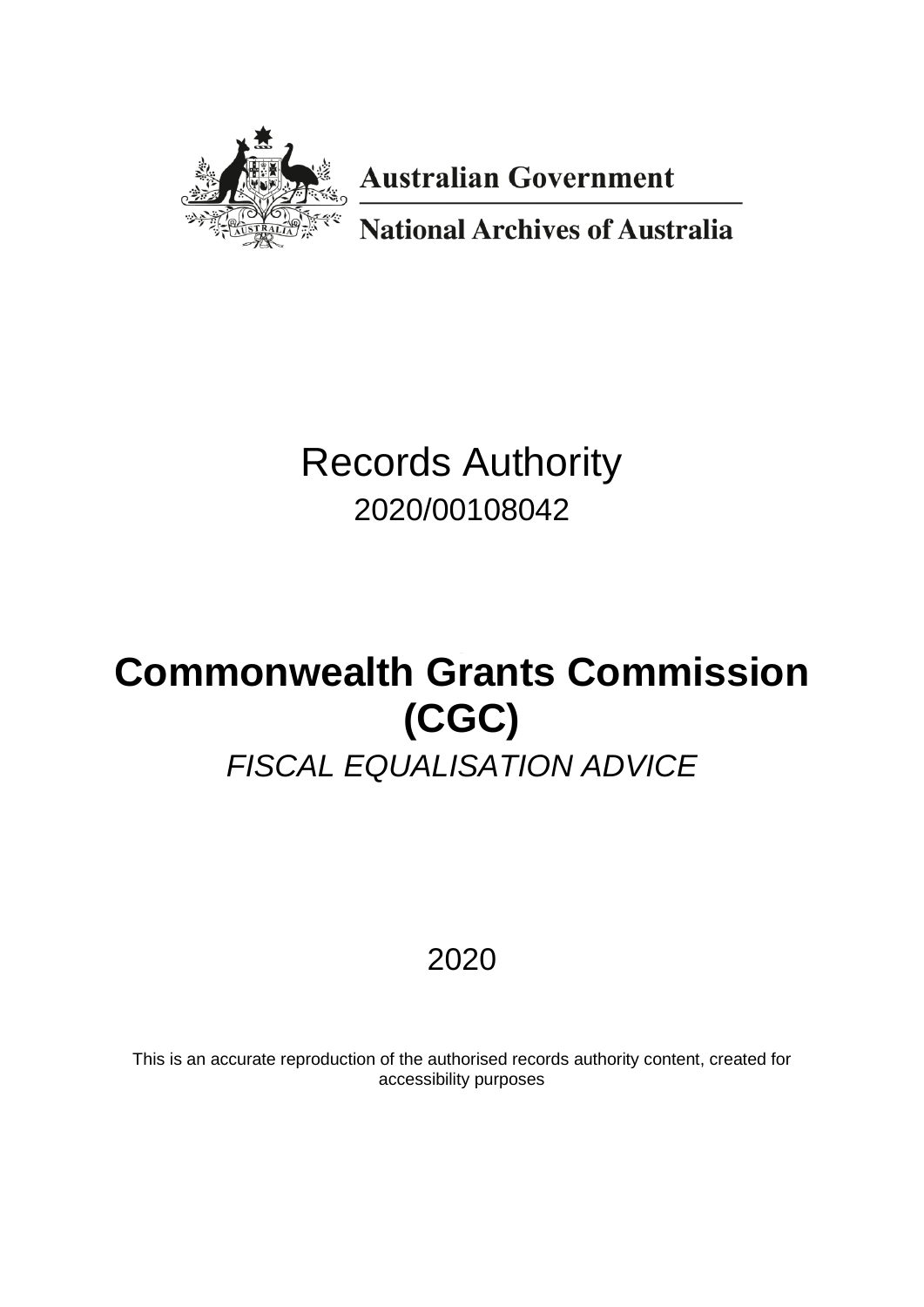

© Commonwealth of Australia (National Archives of Australia) 2020

#### **Copyright**

This product, excluding the National Archives of Australia logo, Commonwealth Coat of Arms or registered trademark, has been licensed under a Creative Commons Attribution-Non-Commercial (CC-BY-NC) Version 4.0 International Licence. You may share, copy, redistribute, remix, transform and build upon this work for non-commercial purposes only. However, you must attribute the National Archives of Australia as the copyright holder of the original work, include the attribution as set out below and indicate if changes were made. The full terms and conditions of this licence are available at [www.creativecommons.org.](http://www.creativecommons.org/)

#### **Attribution**

This records authority is licenced by the Commonwealth of Australia (National Archives of Australia) under a Creative Commons Attribution-Non-Commercial (CC-BY-NC) Version 4.0 International Licence. The original version can be found [on our website.](http://www.naa.gov.au/)

#### **Accessibility**

This is an accurate reproduction of the authorised records authority content, created for accessibility purposes.

#### **Contact Us**

Enquiries relating to copyright or accessibility should be made through the [Agency Service](https://www.naa.gov.au/information-management/agency-service-centre)  [Centre.](https://www.naa.gov.au/information-management/agency-service-centre)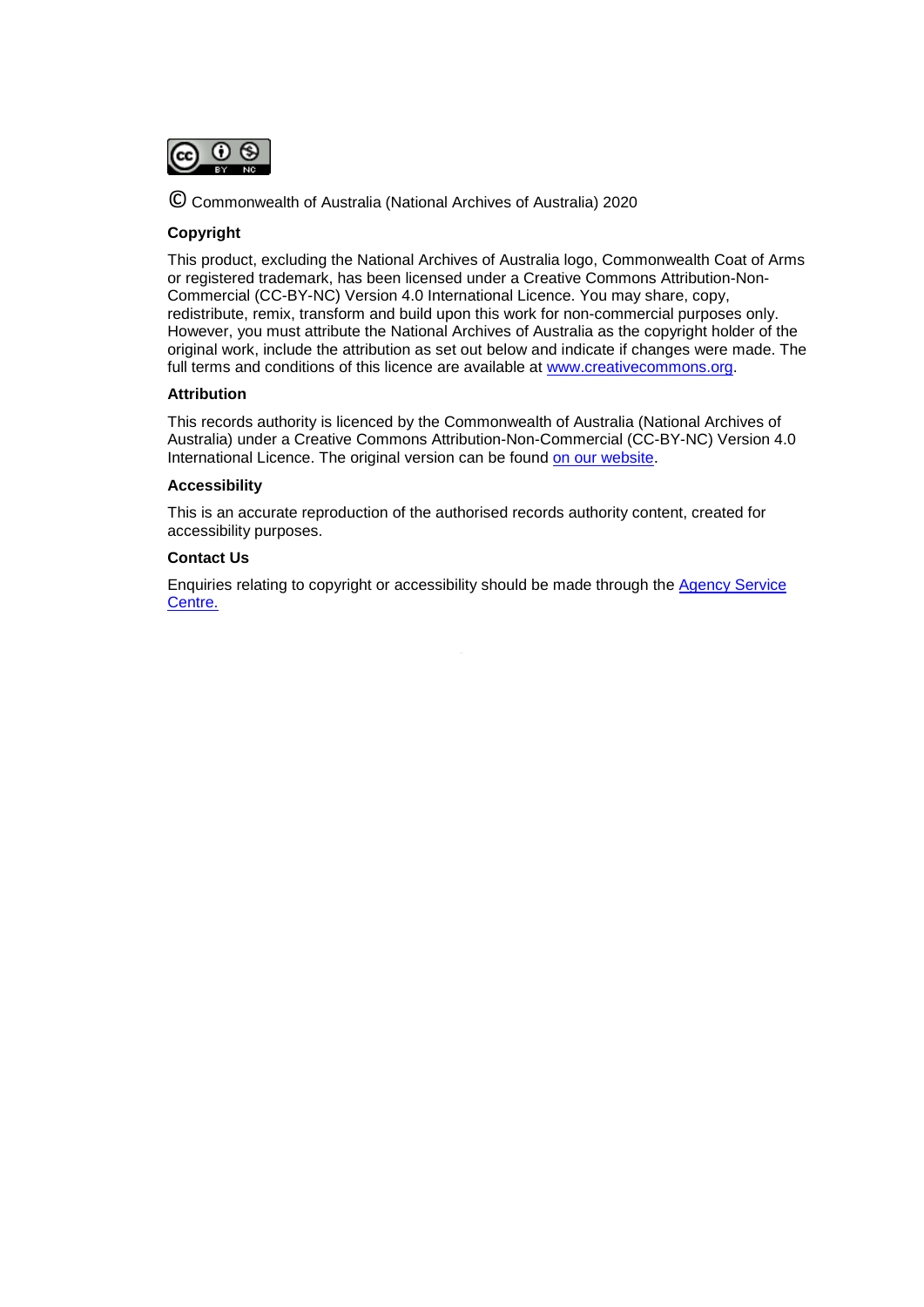### **CONTENTS**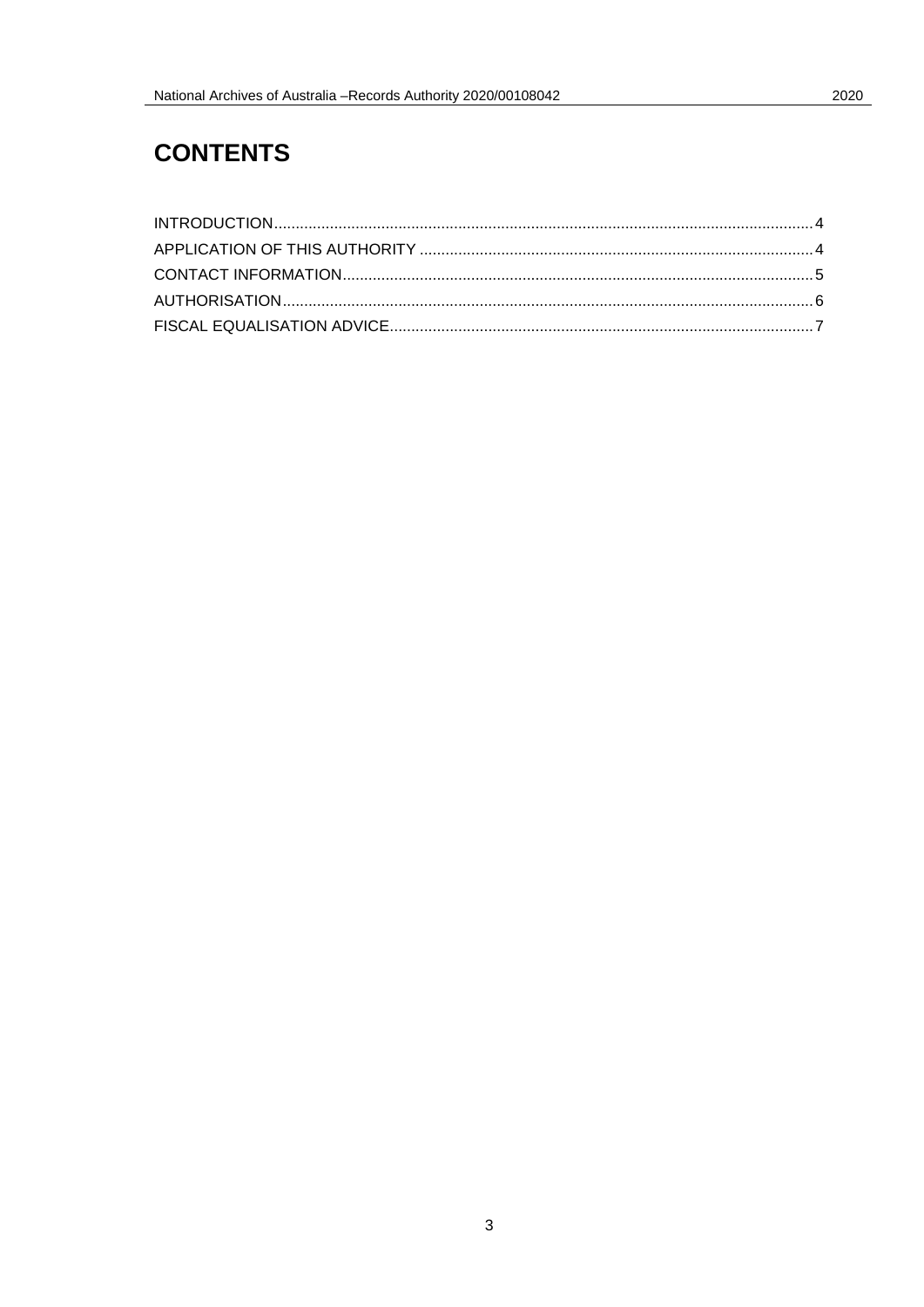### <span id="page-3-0"></span>**INTRODUCTION**

The Commonwealth Grants Commission (CGC) and the National Archives of Australia have developed this records authority to set out the requirements for keeping or destroying records for the core business areas of FISCAL EQUALISATION ADVICE. It represents a significant commitment on behalf of CGC to understand, create and manage the records of its activities.

This authority is based on the identification and analysis of the business of CGC. It takes into account the agency's legal and organisational information management requirements, and the interests of stakeholders, the agency and the National Archives.

The authority sets out those records that need to be retained as national archives and specifies the minimum length of time that temporary records need to be kept. This authority gives CGC permission under the *Archives Act 1983*, for the destruction of the temporary records described after the minimum retention period has expired. Retention periods for these temporary records are based on: an assessment of business needs; broader organisational accountability requirements; and community expectations, and are approved by the National Archives on the basis of information provided by the agency.

As changes in circumstances may affect future information management requirements, the periodic review of this authority is recommended. All amendments must be approved by the National Archives.

### <span id="page-3-1"></span>**APPLICATION OF THIS AUTHORITY**

- 1. This authority supersedes records authority (RA) 2003/00258141. The superseded records authority cannot be used by Commonwealth Grants Commission to sentence records after the date of issue of this authority.
- 2. This authority is to be used to determine how long records must be kept. Records are matched to the relevant core business and records class in the authority.
	- Where the minimum retention period has expired and the records are not needed for CGC's business they should be destroyed as authorised in this authority.
	- Records that have not reached the minimum retention period must be kept until they do.
	- Records that are identified as 'retain as national archives' are to be transferred to the National Archives for preservation.
- 3. This authority should be used in conjunction with general records authorities such as:
	- the AFDA Express Version 2 issued by the National Archives to cover business processes and records common to Australian Government agencies; and
	- General Records Authority (31) Destruction of source or original records after digitisation, conversion or migration (2015).
- 4. The normal administrative practice (NAP) provision of the *Archives Act 1983* gives agencies permission to destroy certain records without formal authorisation. This usually occurs where records are duplicated, facilitative or for short-term use only. NAP does not replace arrangements agreed to in this authority but can be used as a tool to assist in identifying records for destruction together with an agency's records authority or authorities, and with AFDA Express Version 2. The National Archives recommends that agencies develop and implement a NAP policy. Advice and guidance on destroying records as a normal administrative practice and on how to develop a NAP policy is available from the National Archives' website at [www.naa.gov.au.](http://www.naa.gov.au/)
- 5. Records that are reasonably likely to be needed as evidence in a current or future judicial proceeding or are subject to a request for access under the *Archives Act 1983,* the *Freedom*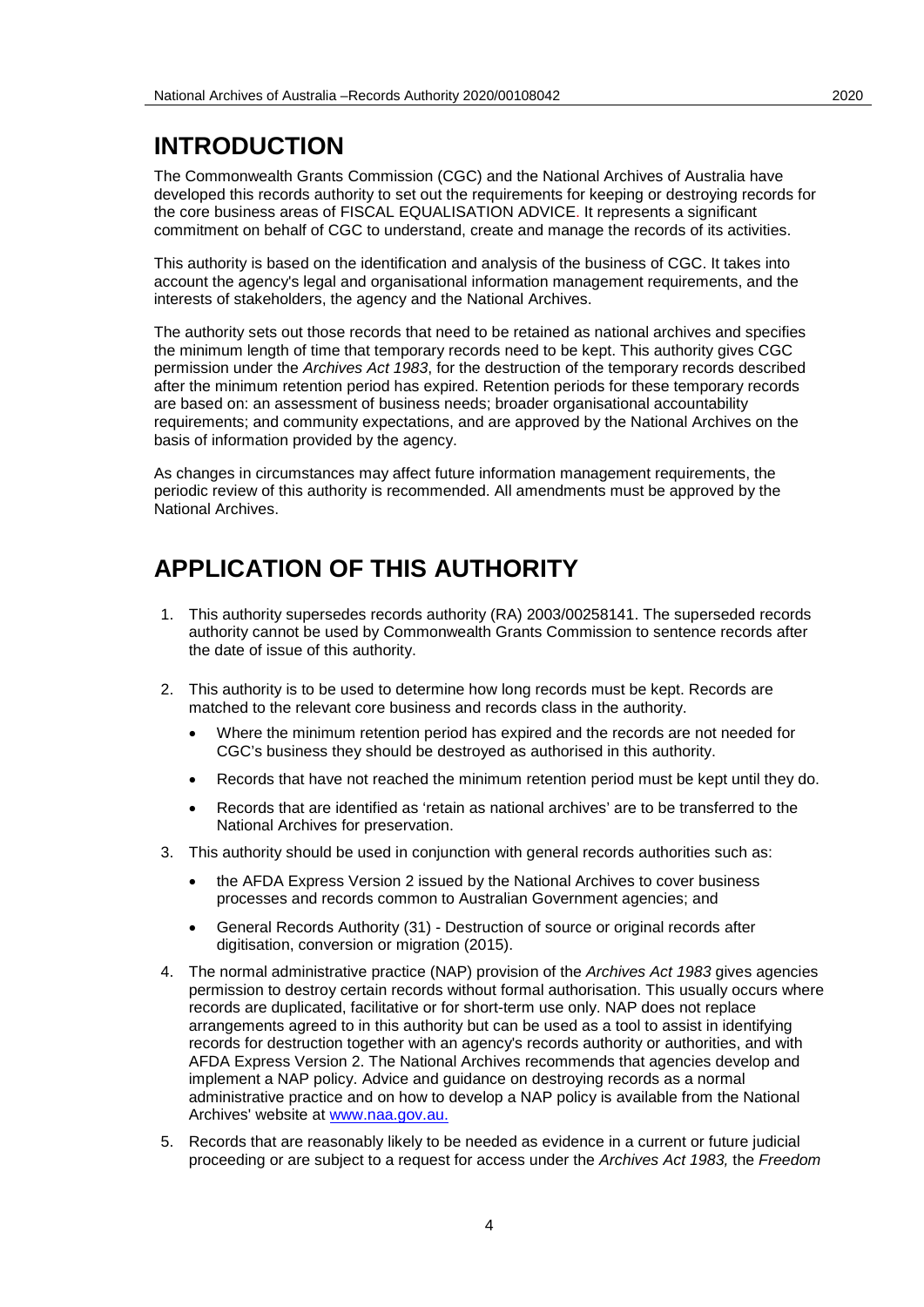*of Information Act 1982* or any other relevant act must not be destroyed until the action has been completed.

- 6. Records subject to a disposal freeze must not be destroyed until the freeze has been lifted. Further information about disposal freezes and whether they affect the application of this authority is available from the National Archives website at [www.naa.gov.au.](http://www.naa.gov.au/)
- 7. Where the method of recording information changes (for example from an analogue system to a digital system, or when information is migrated from one system to a new system) this authority can still be applied, providing the records document the same core business. The information must be accessible for the period of time prescribed in this authority. The CGC will need to maintain continuing access to the information, including digital information, for the periods prescribed in this records authority or until the information is transferred into the custody of the National Archives.
- 8. In general, retention requirements indicate a minimum period for retention. The CGC may extend minimum retention periods if it considers that there is an administrative need to do so, without further reference to the National Archives. Where the CGC believes that its accountability will be substantially compromised because a retention period or periods are not adequate, it should contact the National Archives for review of the retention period.
- 9. Records coming within 'retain as national archives' class in this authority have been determined to be part of the archival resources of the Commonwealth under section 3C of the *Archives Act 1983*. The determination of Commonwealth records as archival resources of the Commonwealth obliges agencies to transfer the records to the National Archives when they cease to be current and, in any event, within 15 years of the records coming into existence, under section 27 of the *Archives Act 1983*.
- 10. Records in the care of agencies should be appropriately stored, managed and preserved. Agencies need to meet this obligation to ensure that the records remain authentic and accessible over time. Under Section 31 of the *Archives Act 1983*, access arrangements are required for records that become available for public access including those records that remain in agency custody.
- 11. Appropriate arrangements should be made with the National Archives when records are to be transferred into custody. The National Archives accepts for transfer only those records designated as national archives. Records created digitally after 1 January 2016 can be transferred in digital formats only.
- 12. Advice on how to use this authority is available from the CGC information manager. If there are problems with the application of the authority that cannot be resolved, please contact the National Archives.

### <span id="page-4-0"></span>**CONTACT INFORMATION**

For assistance with this authority or for advice on other information management matters, please contact National Archives' [Agency Service Centre.](https://www.naa.gov.au/information-management/agency-service-centre)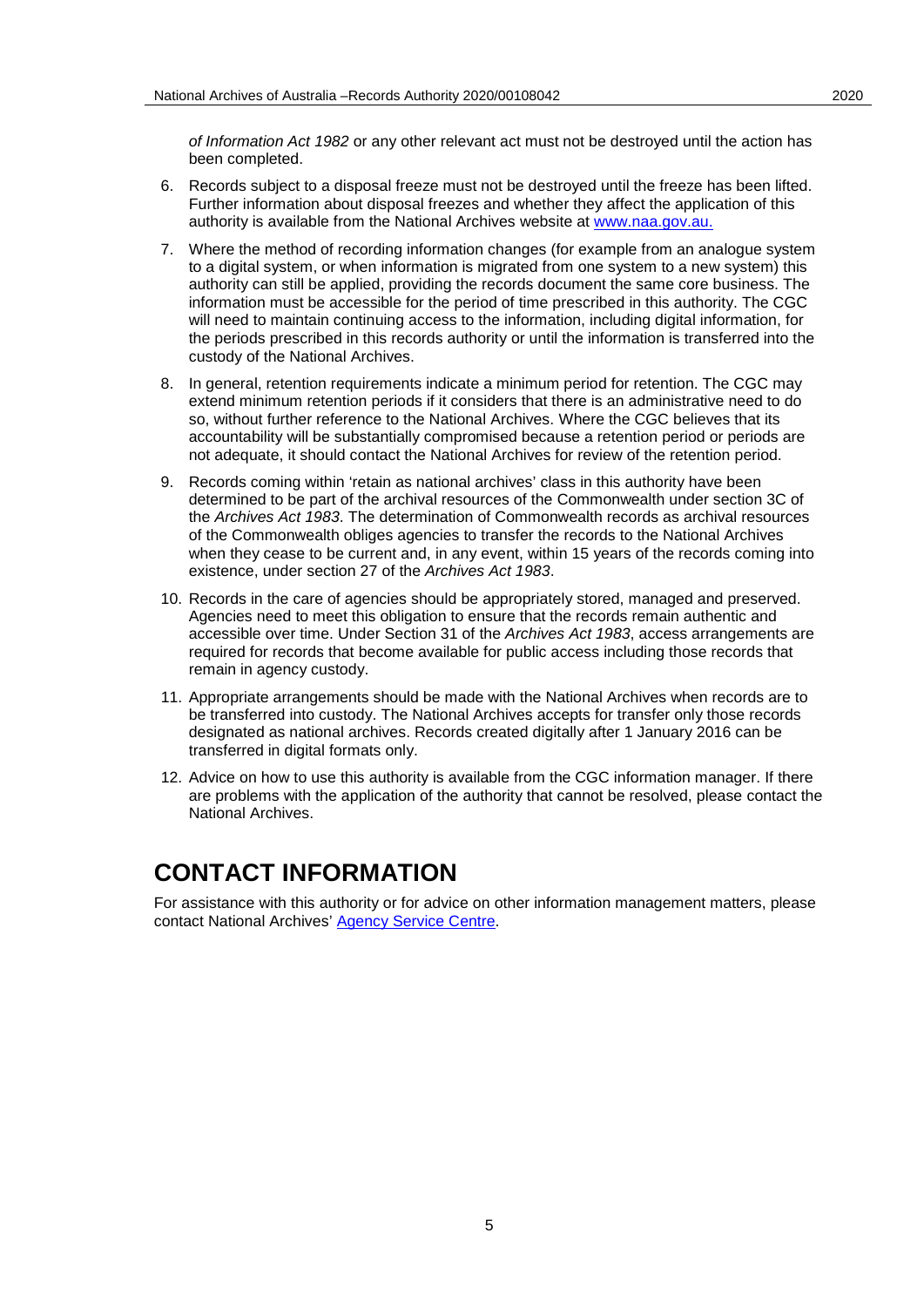### <span id="page-5-0"></span>**AUTHORISATION**

#### **RECORDS AUTHORITY 2020/00108042**

| Secretary<br>Person to whom notice of<br><b>Commonwealth Grants Commission</b><br>authorisation is given:<br>Mr Michael Willcock<br>86/88 Northbourne Ave, Braddon ACT 2612 |  |
|-----------------------------------------------------------------------------------------------------------------------------------------------------------------------------|--|
|-----------------------------------------------------------------------------------------------------------------------------------------------------------------------------|--|

| <b>Purpose:</b>     | Authorises arrangements for the disposal of records in accordance<br>with Section 24(2)(b) of the Archives Act 1983.                                                                            |
|---------------------|-------------------------------------------------------------------------------------------------------------------------------------------------------------------------------------------------|
|                     | Determines records classed as 'retain as national archives' in this<br>records authority to be part of the archival resources of the<br>Commonwealth under section 3C of the Archives Act 1983. |
|                     |                                                                                                                                                                                                 |
| <b>Application:</b> | All core business records relating to 'Fiscal Equalisation Advice'.                                                                                                                             |
|                     |                                                                                                                                                                                                 |

This authority gives permission for the destruction, retention or transfer to the National Archives of Australia of the records described. This authority will apply only with the consent of the agency currently responsible for the business documented in the records described.

Authorising Officer **Contract Contract Contract Contract Contract Contract Contract Contract Contract Contract Contract Contract Contract Contract Contract Contract Contract Contract Contract Contract Contract Contract Con** 16 April 2020 Linda Macfarlane A/g Assistant Director- General National Archives of Australia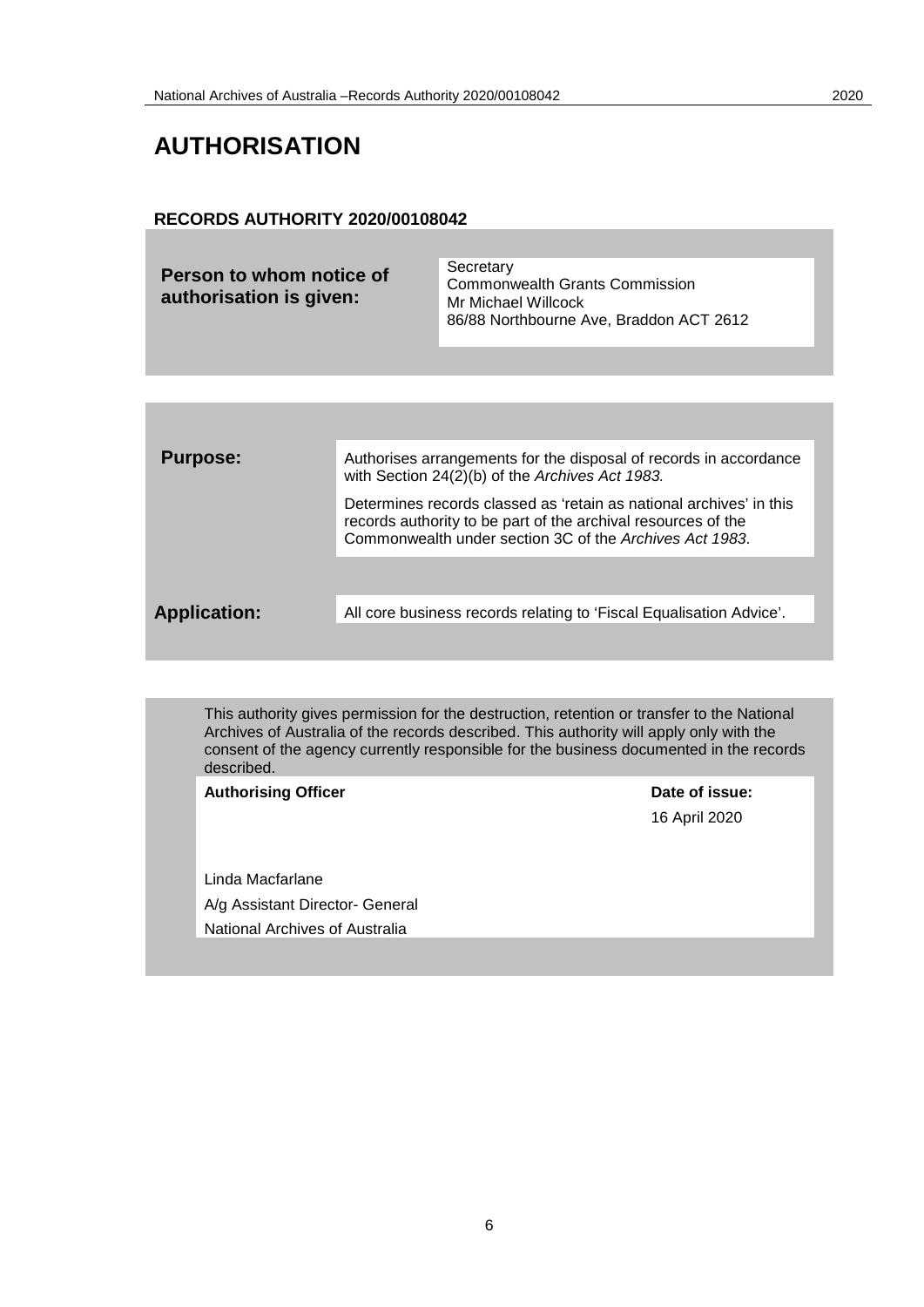### <span id="page-6-0"></span>**FISCAL EQUALISATION ADVICE**

The core business of informing the Australian Government on decisions of fiscal equalisation between the States and Territories through advice and recommendations on the distribution of Goods and Services Tax (GST) revenue. Includes inquiring into, and reporting on, an application or matter referred to the Commission, engaging with stakeholders and undertaking research and analysis.

The **core activities** include:

- conduct Commissioner meetings, supported by the Secretariat;
- develop and establish fiscal equalisation policy;
- provide reports relating to Terms of Reference;
- undertake fiscal equalisation research and analysis. Includes preparing papers and analysing data sets, submissions, statements of opinion and supporting correspondence received from external stakeholders;
- engagement with key stakeholders, including the Department of Treasury, States and Territories, through formal submissions in response to Inquiries; and
- provide consulting services to Australian Government agencies.

The performance of the core business is supported by **general activities** such as**:**

- implement the accountable authority instructions and exercising delegations, as prescribed under the relevant legislation (currently the *Public Governance, Performance and Accountability Act 2013*);
- manage Secretariat committees and staff meetings;
- plan and review work programs and operational matters;
- develop and establish operational policies, procedures and guidelines; and
- identify, assess, and manage risks.

### *Cross references to other records authorities*

*Use GRA 26 ADVISORY BODIES for:*

- addresses and presentations made by Commissioners,
- appointments and separations of Commissioners
- provision of Secretariat support to Commissioners, such as arranging meetings, travel and allowances.

#### *Cross references to AFDA Express Version 2*

*For master set of media relations announcing new inquiries and reports from inquiries, use EXTERNAL RELATIONS.*

*For Secretariat high level reports to external entities, including corporate plans and annual reports, use EXTERNAL RELATIONS.*

For managing copyright arrangements for published reports, and for design and production of *publications, use PUBLICATIONS.*